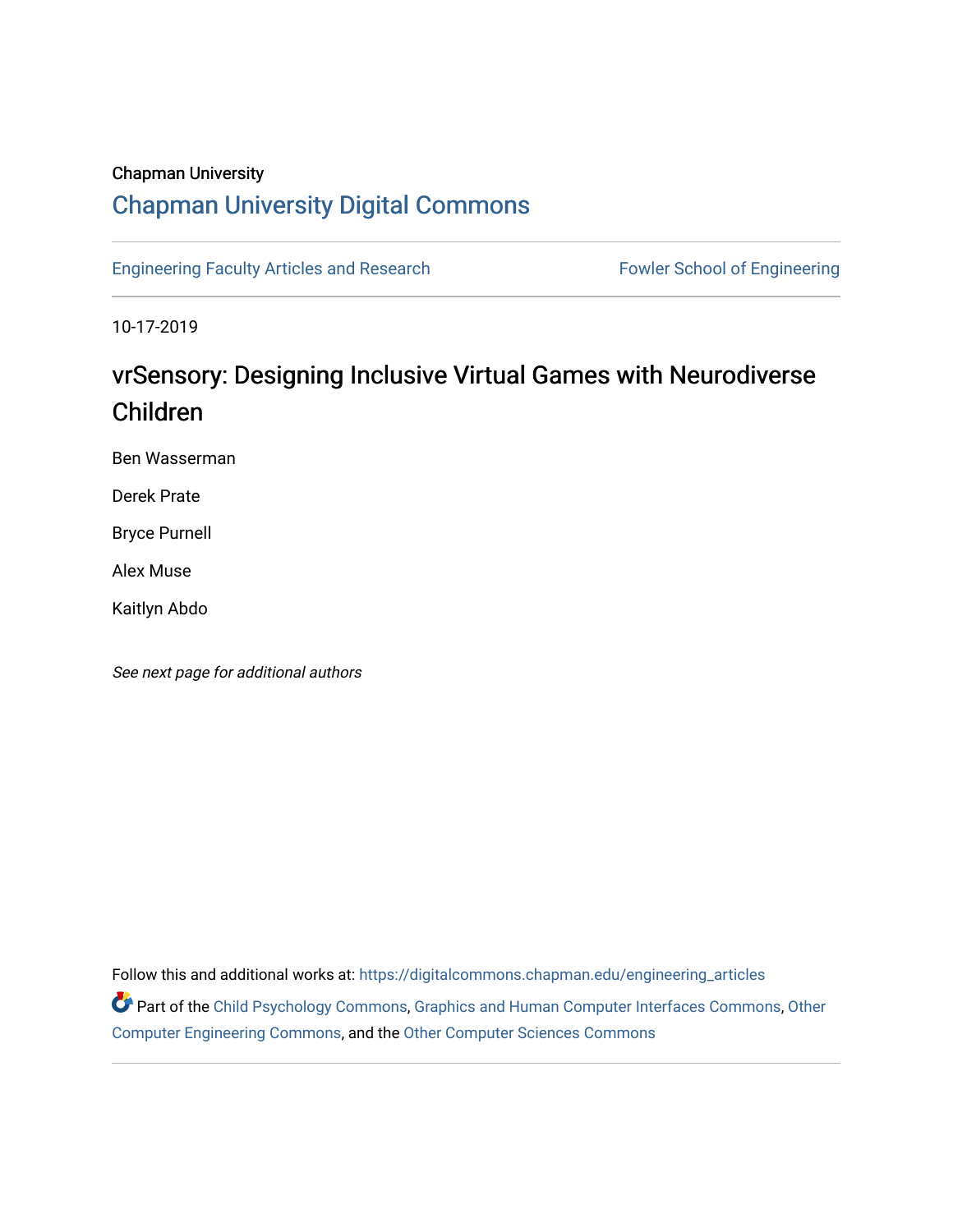# vrSensory: Designing Inclusive Virtual Games with Neurodiverse Children

### **Comments**

This is a pre-copy-editing, author-produced PDF of an article accepted for publication in Extended Abstracts of the Annual Symposium on Computer-Human Interaction in Play Companion Extended Abstracts in 2019 following peer review. The definitive publisher-authenticated version is available online at<https://doi.org/10.1145/3341215.3356277>.

## Copyright

Association for Computing Machinery

### Authors

Ben Wasserman, Derek Prate, Bryce Purnell, Alex Muse, Kaitlyn Abdo, Kendra Day, and LouAnne Boyd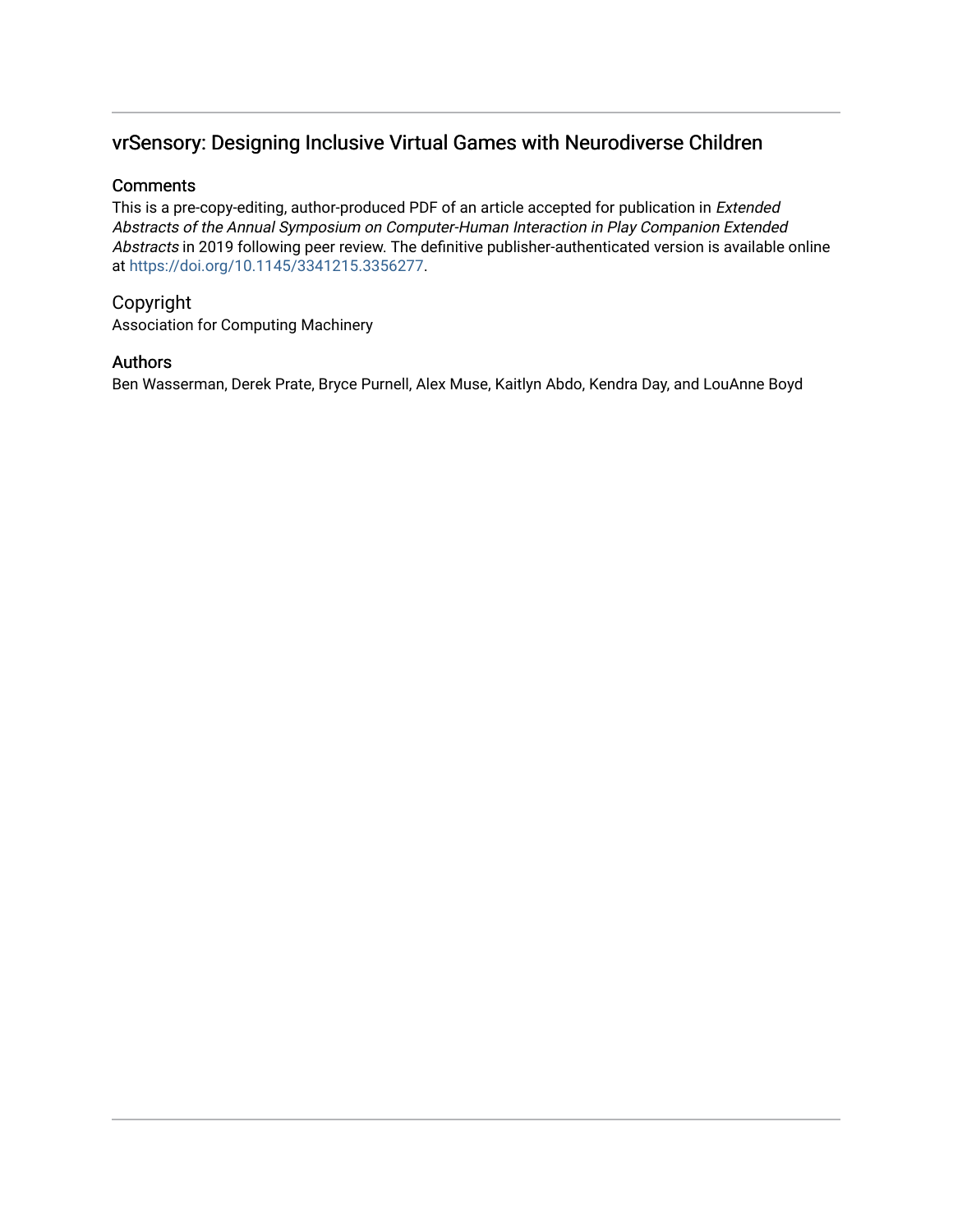# **vrSensory: Designing Inclusive Virtual Games with Neurodiverse Children**

#### **Ben Wasserman**

Computer Science Chapman University, California, United States wasse114@mail.chapman.ed u

#### **Derek Prate**

Computer Science Chapman University, California, United States prate@chapman.edu

#### **Bryce Purnell**

#### **Alex Muse**

Chapman University, California, United States purne104@mail.chapman.ed u

amuse@chapman.edu

Permission to make digital or hard copies of part or all of this work for personal or classroom use is granted without fee provided that copies are not made or distributed for profit or commercial advantage and that copies bear this notice and the full citation on the first page. Copyrights for third-party components of this work must be honored. For all other uses, contact the owner/author(s). *CHI 2020 Extended Abstracts, April 25–30, 2020, Honolulu, HI, USA.* © 2020 Copyright is held by the owner/author(s). ACM ISBN 978-1-4503-6819-3/20/04. DOI: https://doi.org/10.1145/3334480.XXXXXXX \*update the above block & DOI per your rightsreview confirmation (provided after acceptance)

#### **Kaitlyn Abdo**

Computer Science Chapman University, California, United States kabdo@chapman.edu

#### **Kendra Day**

Computer Science Chapman University, California, United States kday@chapman.edu

#### **LouAnne Boyd**

Computer Science Chapman University, California, United States lboyd@chapman.edu

#### **Abstract**

We explore virtual environments and accompanying interaction styles to enable inclusive play. In designing games for three neurodiverse children, we explore how designing for sensory diversity can be understood through a formal game design framework. Our process reveals that by using sensory processing needs as requirements we can make sensory and social accessible play spaces. We contribute empirical findings for accommodating sensory differences for neurodiverse children in a way that supports inclusive play. Specifically, we detail the sensory driven design choices that not only support the enjoyability of the leisure activities, but that also support the social inclusion of sensory-diverse participants. The participants displayed behaviors in the multi-user version consistent with their behaviors in the single user version with the addition of social behavior. We tie these techniques to game design mechanics to iterate on our efforts to support inclusive game development. Preliminary results are discussed.

#### **Author Keywords**

MDA framework; Virtual reality; neurodiversity; sensory processing; inclusion; autism; ADHD; accessibility; assistive technology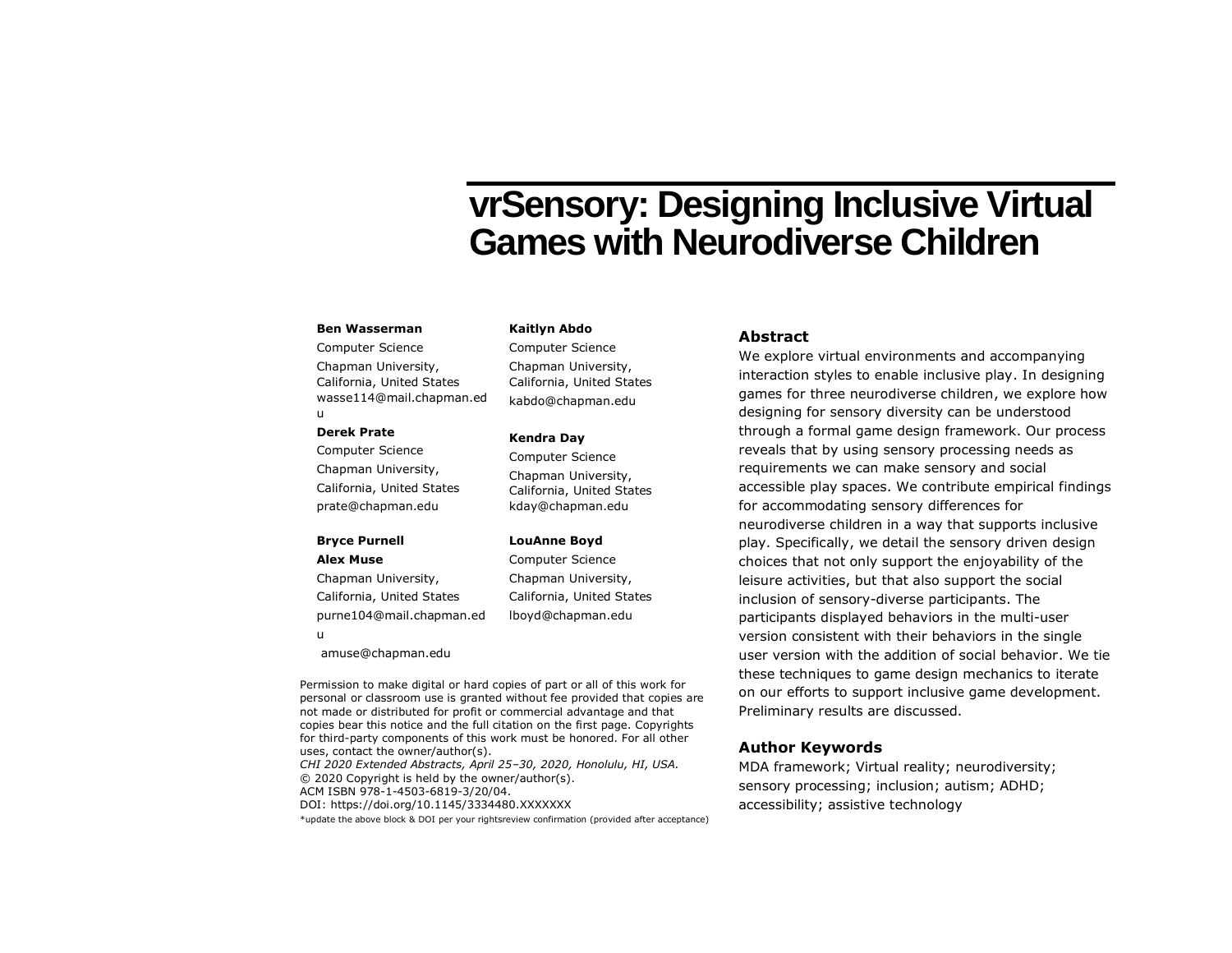| Children | Age | Gender |
|----------|-----|--------|
| Peter    | 8   | Male   |
| Cassidy  | 11  | Female |
| Max      |     | Male   |

Table 1. Participant demographics and interests.



Figure 1: Screenshot of batter's view in baseball game. This game aims to provide a typical level of stimulation and engagement.



Figure 2: Screenshot of thunderstorm game with lightening and rain features.



Figure 3: Screenshot of Dance & Sing Game with three virtual jumbo screens depciting song

lyrics, musci video, and dance

#### **CSS Concepts**

• **Human-centered computing~Human computer interaction (HCI);** Accessibility design and evaluation methods; Human-centered computing; Accessibility technologies

#### **Introduction**

Including children with disabilities is a critical issue for the game industry. When designing for children, it is a important to include both players with and without disabilities as the results are better for all players [12]. Children demonstrate varying needs in sensory processing and sensory processing varies widely across players with and without disabilities [6]. Therefore, we engaged a neurodiverse group by enlisting neurotypical children, as well as children with autism or ADHD in the design to ensure the appeals to, and is usable by, children with multiple perspectives [12]. To mediate sensory needs, we employ immersive VR as a platform in order to further level the playing field for neurodiverse players by mediating the sensory experience of leisure activities [3,4,9–11].

Our goal is to discover if we can design s that result in comfortable environments for a range of children to play independently as well as play together. To explore this aim, we designed three custom virtual reality applications based on extant occupational therapy research regarding four distinct sensory patterns. Specifically, we employed the concept of sensory quadrants described in the Sensory Profile 2 [5]. Then we applied the Mechanics Dynamics and Aesthetics (MDA) framework [7] to describe our specific interaction goals (aesthetics), the runtime play (dynamics) and the underlying features that support these dynamics (the mechanics) as we go through

iterative process of design, development, and deployment.

#### **Related Work**

*Sensory Processing Challenges*

Sensory processing is the organization of sensory information within the body. Sensory input is gathered through all of the senses and integrated in order to inform our actions [2]. For those living with sensory processing challenges these issues are far more than a minor inconvenience and can have substantial impact on daily life. People living with autism are impacted by every sense as well as by the integration of sensory information as required by multi-modal interactions (combining two or more sensory domains such as visual and auditory, temporal, global and local features. Literature regarding ADHD claims that the sensory differences result in several symptoms including somatic complaints, inattention, anxiety, problems with socializing, as well as aggression [8]. Neurotypical children also have diverse sensory patterns that can be leveraged to maximize their comfort and therefore their engagement. Therefore, sensory considerations should be part of mainstream leisure activities--specifically game design. We reflect on games in virtual reality as a potential approach for inclusion, meeting both sensory and social needs of diverse players.

#### *Applying the MDA framework*

The MDA framework is a framework that makes the terms and processes of game design and development more formal so that that researchers in these spaces can effectively communicate game criticism, and technical game research. The authors of MDA states that they "believe this methodology will clarify and strengthen the iterative processes of developers,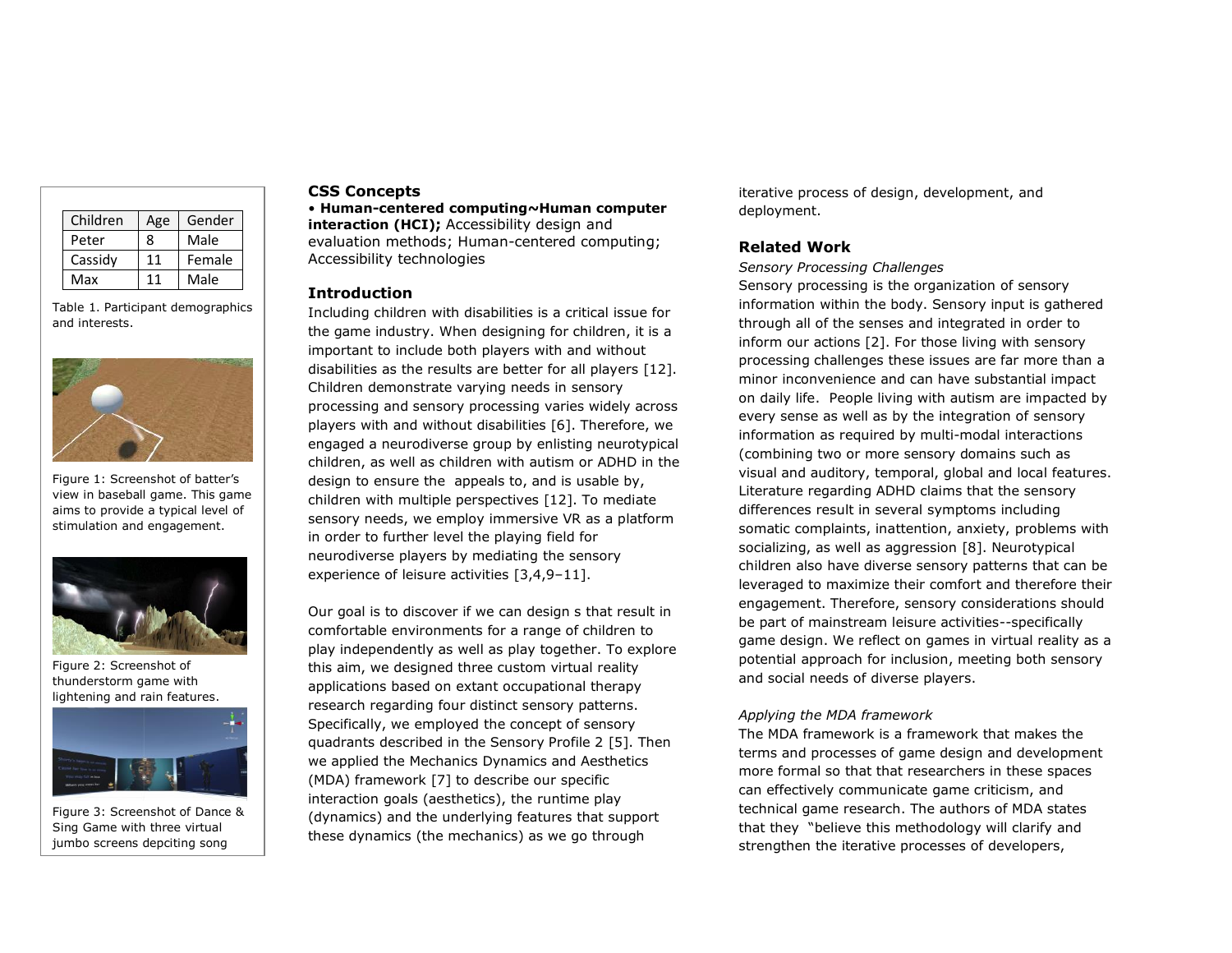| Child   |      | Threshold Interaction |
|---------|------|-----------------------|
| Peter   | avg  | avg                   |
| Cassidy | high | active                |
| Max     | high | passive               |

Table 2: Dunn's Sensor Quadrants by threshold and interaction style. These sensory factors impact many aspect of daily life such as "social participation, cognition, temperament, and participation" [6].

scholars and researchers alike, making it easier for all parties to decompose, study and design a broad class of game designs and game artifacts"[7]. In this work, we follow their iterative process and employ their vocabulary to understand how addressing sensory needs for children through virtual reality games can be understood more broadly by the player-computer interaction community.

#### **Methods**

We used a convenience sample to recruit three families with children to explore the concepts of personal interests (see Table 1) and sensory profiles that indicate preferences for low to high environmental stimulation and passive to active interaction with the environment. We collected data from Sensory Profile™ 2 [8] (see Table 2). Across the three child participants, ages 8-11, (1 female), the children were identified as neurotypical, ADHD, and autistic, respectively. We designed with the children using paper prototypes as well as digital iterations in virtual reality [1,2]. In this work, we analyzed the data we collected via interviews with family and children, direct observations during play, video recording and screen capture during single and multiplayer virtual gameplay. We employed the MDA framework to our iterative process.

#### *Developing vrSensory*

Three games were developed in Unity3d with the Steam VR plugin for rendering and Photon Unity Networking for implementing the multi-user aspects. We developed three customized games that tested passive and active interactions related to each participant's sensory profile and interests: baseball for Peter; dance & sing for Cassidy and thunderstorm for Max.

#### **BASEBALL**

In the baseball game, the batter spawns in at the batter's box (see Figure 1) and is holding a physical baseball bat. When the ball is pitched, the batter can swing to hit the ball and he or she receives textual feedback if the ball was hit, hit foul, or missed. Additionally, the ball slowing down as it approaches the user - and the big hit that results regardless of the force of contact - ensures that the game maintains a passive level of entry for diverse players.

#### **THUNDERSTORM**

The players are spawned into a desert scene, where they can see some hills, a few trees, and rain. There is thunder and rain audio, as well as bolts and flashes of lightning. When a lightning flash occurs, the skybox (sky) lights up with a colorful, cloud-filled stormy image, see Figure 2. The mechanics employed allow each player to teleport, speak to other participants, and adjust the volume of the storm.

#### DANCE & SING

The karaoke contains three massive screens that are lined up in front of and angled towards the participant. On the leftmost screen, the lyrics of the song that is playing are displayed. On the middle screen, a music video of the song is shown; and on the rightmost screen, an avatar is showing dance moves, see Figure 3. Each participant is spawned in to the game next to each other, and they are able to speak to other participants, sing, dance, watch the music video, or do all of the aforementioned.

#### **Analysis**

MDA, a framework focused on the Mechanics, Dynamics, and Aesthetics as a formal approach to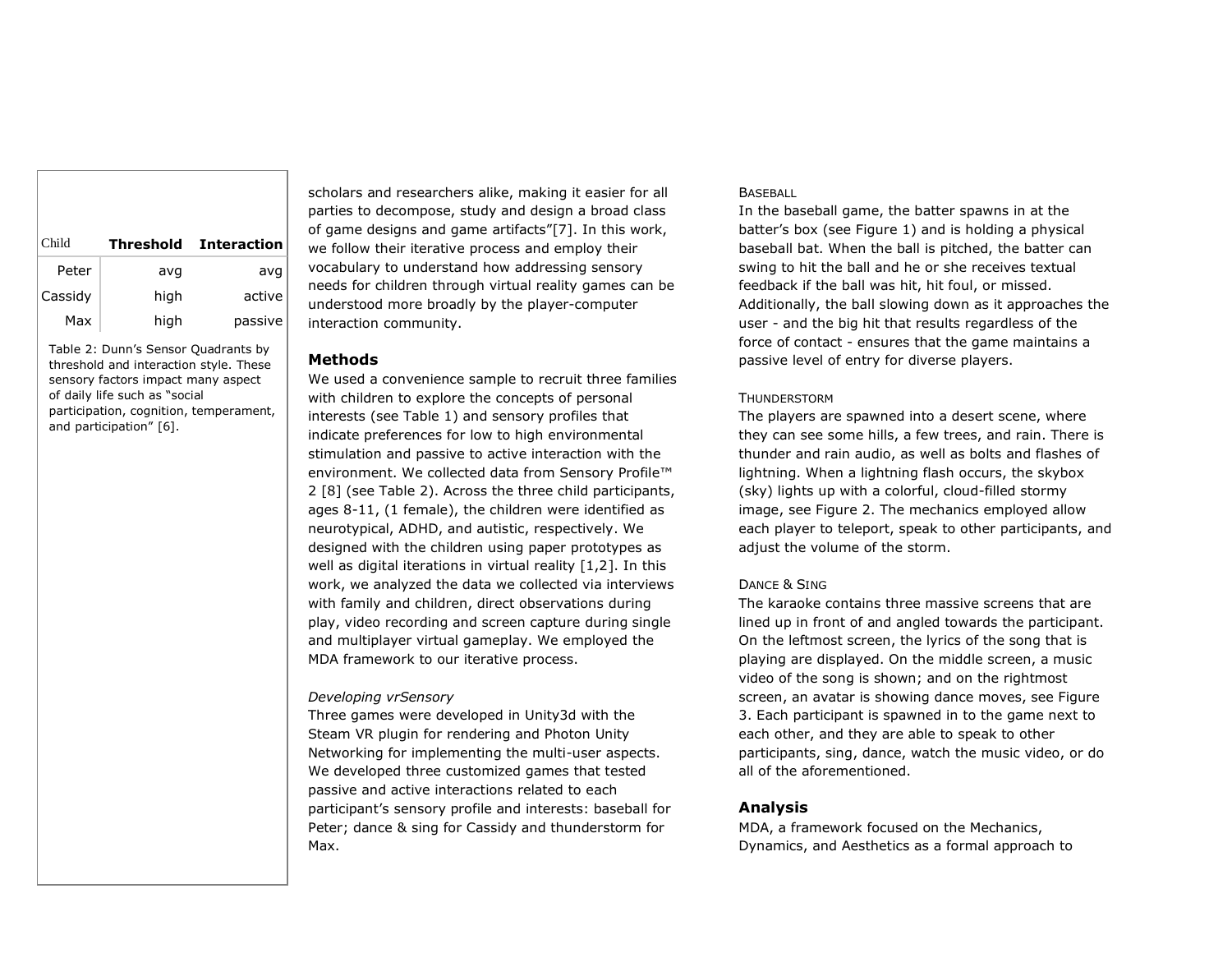

Figure 5: Dunn's quadrants are divided by the axis of self-regulation continuum that spans from passive to active, and the neurological threshold continuum that spans from low to high [5]. In this work we apply these axes to software design by considering *passive to active selfregulation* in terms of the user's interactions with the system and the *low to high neurological thresholds* as the intensity of sensory features in the virtual environment.



Figure 6: Screenshot of the "black lake" "with water droplets" described when she is inside the mountain.

game research [7], allows us to clearly communicate about players and their interactions. We see a mapping between the sensory profiles and the aesthetics of the user experience, see Figure 5. This suggests a link between sensory patterns and game patterns. Each virtual environment afforded the players a way to express their unique sensory needs - to varying degrees. Next, we detail the mechanics, dynamics and aesthetics we observed. With comfort as the primary goal for user experience, we took particular notice to how they felt as well of the type of experiences they had based on the formal categories from the MDA framework that encourages analysis to be conducted in two directions (i.e., from mechanics creating run-time dynamics that create a certain aesthetic to the other direction where the aesthetics are traced back to mechanics)[7].

#### **Results**

We found that when the participants used single-player games designed for various degrees of passive to active interaction, they displayed behaviors consistent with their sensory profiles. We also found that the aesthetics from the MDA framework map onto the small sample of sensory patterns used to inspire our design. Starting with the aesthetics, we observed aesthetics such *Discovery, Fellowship, Submission, and Sensation.* We describe the mechanics in Table 3; the specific dynamics in Table 4 and our insights regarding aesthetics that were observed are described below.

#### *Thunderstorm*

Thunderstorm as a single player was experienced as sensation, and discovery [7]. The experiences the children described can be interpreted as sense-pleasure and exploring uncharted territory, which they did in

their own ways in spite the of design being intended for the passive profile. The sensation and discovery aesthetics are described below.

#### SENSATION & DISCOVERY AESTHETICS

The Sensation aesthetic provides a sense-pleasure element to the game. The discovery aesthetic provides "uncharted territory" to be discovered. The experiences of sense-pleasure and exploring are evident in the thunderstorm game as the children made various comments directly mentioning their senses and discoveries as they experienced the virtual environment. Cassidy shared her experience using words that describe sensations as she teleported around and explores the scene (see Figure 6):

*"What I really liked about thunderstorm was you could go inside this rock and you could see the water droplets come inside the rock and drops on the floor… It's like a black lake*"

As might be expected of her active profile, she explored the entire game world relatively quickly. She also used her physical body movements to explore the virtual world, as expected of an active profile. She explored the terrain as she spins her body around to observe the lightning storm, and she teleported inside trees and mountains. Peter has a typical sensory profile and said: "*I liked watching the rain and hearing the thunder*". Peter mentioned the auditory and visual sensations of the game, but he displayed a neutral level of interest (e.g., not excited and not bored) for this game designed for the passive sensory profile. He moved around virtually in the thunderstorm game. He maked the game more active through unintended in-game actions by shooting light beams from the controller. He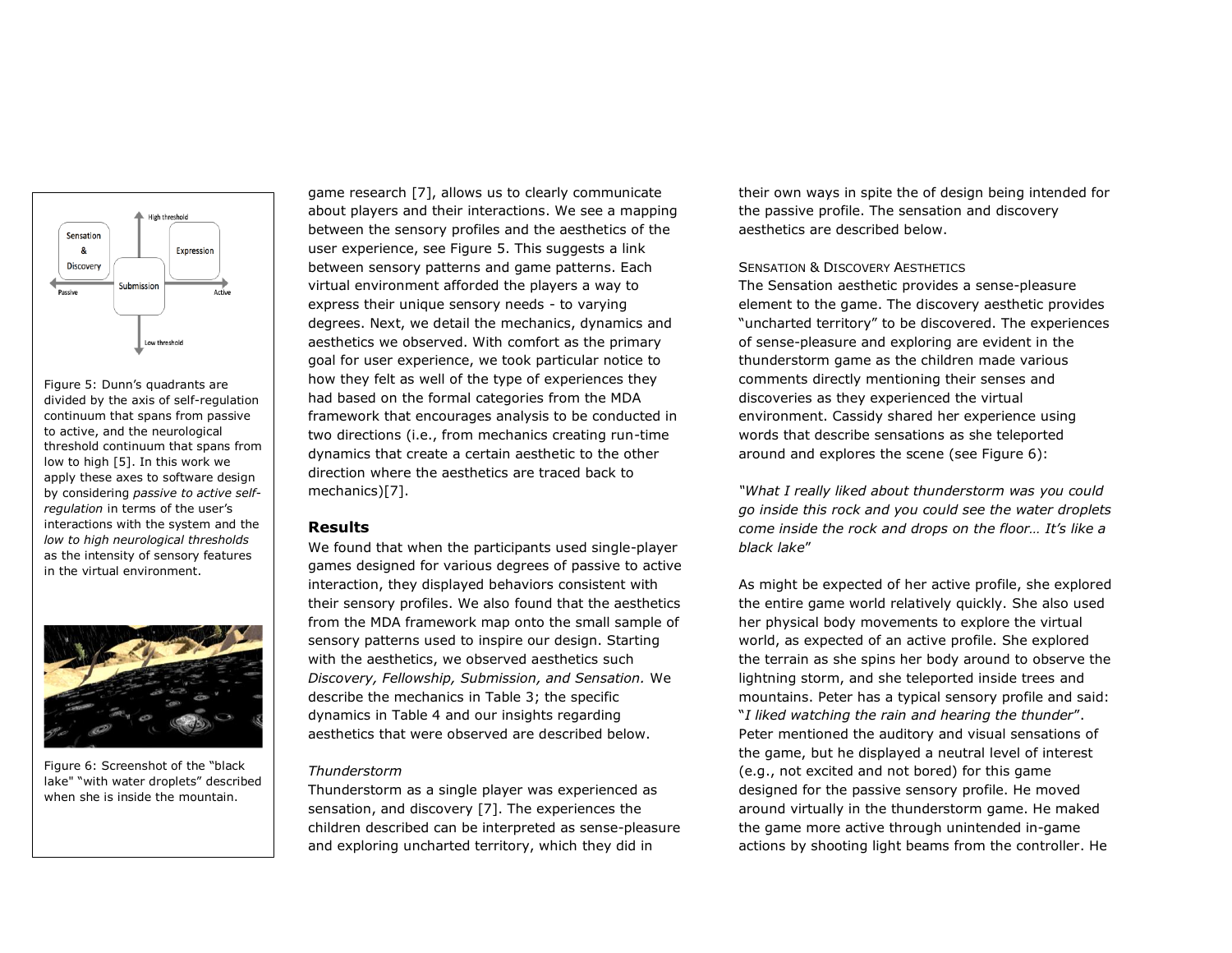| <b>Mini Game</b>                                             | <b>Mechanic</b>                                                                                                                   |  |
|--------------------------------------------------------------|-----------------------------------------------------------------------------------------------------------------------------------|--|
| Baseball                                                     | Virtual pitches<br>that are<br>thrown<br>automatically                                                                            |  |
| Thunderstorm                                                 | Thunder(audio)<br>and Lightning<br>in areas if<br>dessert<br>mountain<br>scape,<br>adjustable<br>volume, chat<br>functionality    |  |
| Dance & Sing                                                 | -Multiple<br>jumbotrons<br>with different<br>simultaneous<br>representations<br>of songs<br>(lyrics,<br>dancing, singer<br>video) |  |
| Table 3: Planned Mechanics from<br>first multi-player study. |                                                                                                                                   |  |

also teleported around, while he relaxed in the physical world by sitting and kneeling on the floor. Max explored the discovery aesthetic through verbally describing the physical environment:

*"Icicles, icicles, rain – I saw the rain! That's cool. That's cool, that I saw the rain, whole bunch thunder right now. Loud, I like that*"

#### *Baseball*

SUBMISSION AESTHETIC

The submission aesthetic is surrendering to play for play's sake. The sporting nature of the baseball game resulted in predictable behavior by the players. Players bat against the machine pitcher. The gameplay in this popular American pastime [7] was immediately evident. The children commented about the *degree* of *challenge* as they interpreted the goal of batting as to beat the pitcher by making a big hit. This challenge dynamic was planned through the mechanics that make the ball slow down as it approaches the player. Here we see the impact of the challenge dynamic on Max as he exclaimed that he hit the ball "*way up to the moon*." Max was delighted and maintained a high level of engagement. Max's sister reported that the 15 minutes we permitted him to play as a batter was one of the longest times he has stayed in engaged in a sporting activity. The dynamic of slowing down the ball when a player is in the batter's box allowed entry for the passive sensory profile. Alternatively, the average and high-threshold players reported to be slightly turned off by the ease of use, yet neither asked them to come out sooner than the designated 15 minutes. After play, Peter said: "*Hard, fun, didn't have to do much for it (the ball) to go far, liked how ball slowed, but make hit more realistic based on swing*". Cassidy stated that the

baseball game was: "*Fun, glitchy, (the ball) would go far no matter what. I didn't like that the ball slowed down but liked that is was most active*". These descriptions of the submission aesthetic confirm we have created a comfortable play space for each sensory profile and now can iterate on the mechanics to increase the challenge for those who want a more of an active game.

#### *Dance & Sing*

#### EXPRESSION AESTHETIC

The expression aesthetic is a "game about selfdiscovery" [7]. Cassidy was more reserved in her dancing and singing in the lab study than in the video of her home paper prototyping session in [2]. Max tried the dance & sing VR prototype in his home and did dance in spite of the presence of the research team. Cassidy also reported that the dance & sing game is a bit boring as there was only one dance move. She liked that the dance moves were shown, that there was a music video, and that the lyrics were displayed, but she reported there needs to be more dances from which to choose. Max also requested more songs be added to the short selection that had been prepared for the study. Peter did not choose to try the dance & sing game. Again, the expression aesthetic *revealed* the need for more ways to express, so we will add mechanics to support more expression in the future.

In summary, our goal for the single player VR prototypes was to understand the aesthetics and to confirm if the environments were comfortable and enjoyable for the primary player. After viewing the players, we iterated on the to add a social component. Next, we provide the results with multiple players networked into the same game.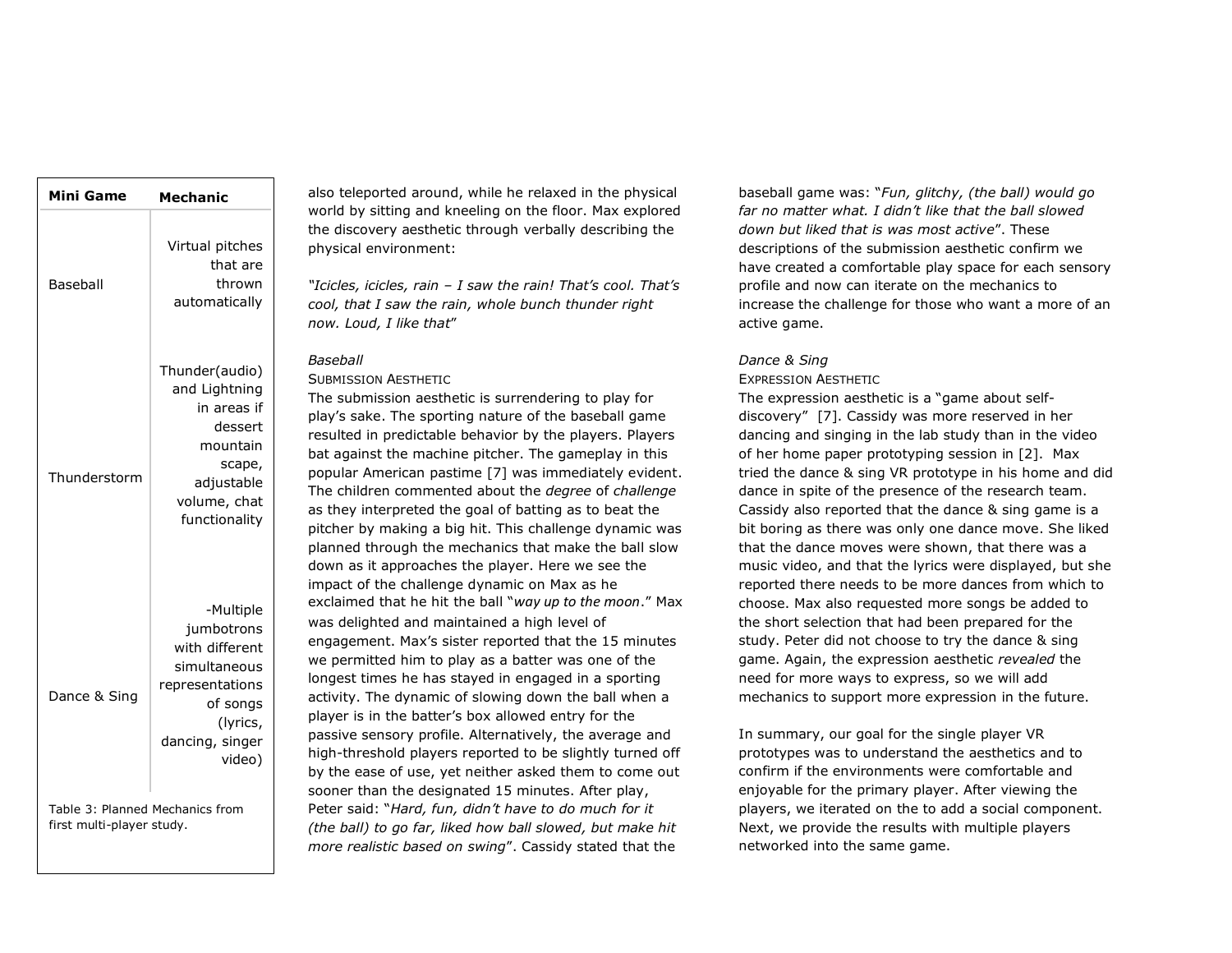| <b>Mini Game</b>             | Dynamic                                                                                                        |  |
|------------------------------|----------------------------------------------------------------------------------------------------------------|--|
| Baseball                     | <b>Ball slows</b><br>down in batter<br>box when<br>batter is<br>detected                                       |  |
| Thunderstorm                 | teleporting,<br>chat,<br>one spawn<br>point<br>virtual objects<br>in landscape<br>that players<br>can traverse |  |
| Dance & Sing                 | Ability to move<br>in 6'X6"<br>physical space                                                                  |  |
| Table 4: Dynamics enabled as |                                                                                                                |  |



Figure 9: Screenshot of Cassidy's avatar looking down on Peter's

avatar.

The final user study for this work had all the children come together to use the games in multi user mode. We achieved varying degrees of networked capabilities across the games. We prioritized the most passive sensory pattern by first building a networked mode where all three children could be in Thunderstorm together and had the ability to chat using their voices. When spawned into the multi user game, the three children could see the others as a smiley face box (see Figure 8), use voice chat to communicate with each other and use the controllers to move and teleport around the area. They could also move about in the six-foot by six-foot physical space.

#### *Fellowship Aesthetic*

The Fellowship aesthetic is the experience elicited from a "game as social framework" [7]. When all three users were in Thunderstorm together, they explored together. Max instantly connects with the others. Max said, *"You hear that too, Peter? It's really loud".* They started communicating about their respective positions and rapidly changed them via teleportation. All three players started to move in an organized fashion. For example, Cassidy moved away and said, "*Meet me at the tree*." The boys also teleported away and chased after each other. When all three children did this, they pointed the laser at the others' avatar (in order to teleport), thus landing on top of him or her. Cassidy said, "*You found me. Why are you guys on top of each other*? *Now I am on top*". Her avatar spawned on top of his, see Figure 9.

These preliminary results indicate that games designed predominantly for a child with a passive interaction style and high threshold to stimuli can be enjoyable for them as well as appropriated in unique ways to meet

the needs of children with different sensory profiles. Thus, each adapted or were accommodated by supporting their sensory needs and when in a networked, they each were social (e.g., talked about their whereabouts as well as the whereabouts of others).

#### **Discussion**

The MDA framework and its mapping to sensory patterns can help developers build experience driven games (as the MDA authors mention). Linking the formal MDA approach to our sensory patterns allows developers and designers to take into account not only how their mechanics and dynamics may elicit certain aesthetics, but how each aesthetic may map to certain sensory preferences. This gives developers the ability to try to design more sensory inclusive games that will still elicit the same aesthetics. For example, Thunderstorm is a game designed for a passive sensory profile. In our qualitative analysis, we can see that the thunderstorm game elicited aesthetics of sensation and discovery. We may need to take extra consideration into how we will make the game inclusive towards active, experience driven players. We can do that considering certain aesthetics and since we have an idea of how those aesthetics map to sensory patterns, we can design sensory inclusive games that are "fun" or elicit desired aesthetics for all players.

#### **Acknowledgements**

We thank the many students who helped build this game and the families that participated over the course of an academic year. We thank MLAT for the lab space. This work was conducted under IRB protocol #18-79.